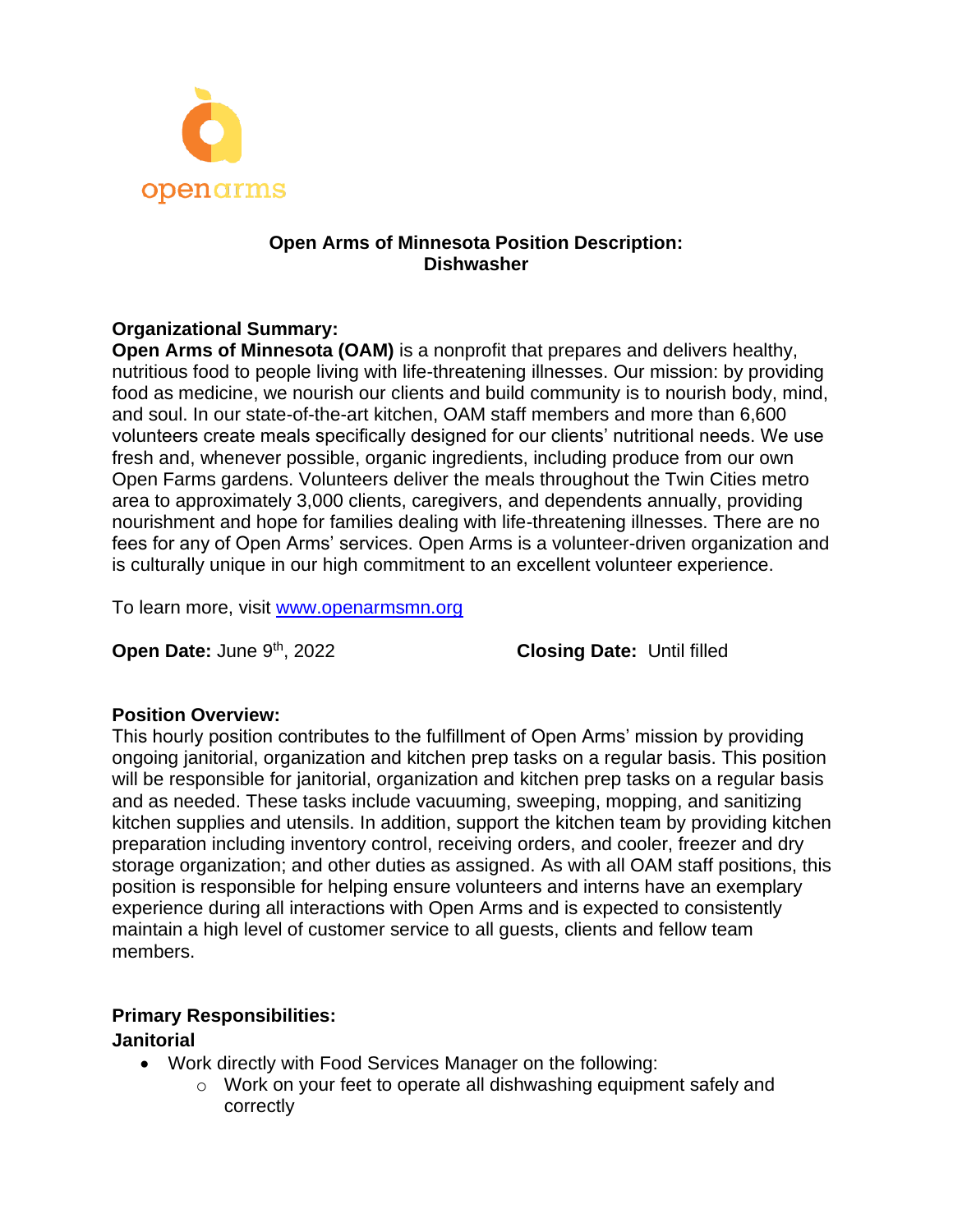- $\circ$  Clean and sanitize the dish-room all kitchenware including kitchen pots, pans, and utensils.
- o Clean and sanitize the baffles in the hoods.
- $\circ$  Keep volunteer lounge area and restrooms clean and always organized.
- o Keep kitchen area clean and always organized, assisting with deliveries, and often carrying 50 pounds or more.
- o Use all chemicals properly in the correct quantities for safety and cost control.
- o Assist in the maintenance, cleanliness, and stocking of kitchen storage areas, including refrigerators and freezers.
- o Responsible for removing all kitchen trash and ensure that recycling and compost procedure is being followed.
- o Responsible for washing, drying, and storing all linens.
- o Responsible for washing, drying the kitchen aprons, and restocking them for volunteer use.
- o Ensuring all equipment is properly cleaned.
- o Maintain a work environment that is safe, respectful, and productive for everyone.

## **Kitchen Prep and Support**

- Work directly with Chefs to ensure proper food safety.
- Manage and organize current cleaning supplies and equipment.

#### **Other**

- Demonstrate high level of customer service and professional behavior within the kitchen.
- Help ensure Open Arms provides an outstanding experience for all volunteers by regularly seeking out meaningful and positive interactions with them and maintaining a positive, friendly, and helpful attitude at all times.
- Assist with the setup for onsite catering events.
- Assist in the organization of the basement kitchen storage area, including catering supplies.
- Other related duties as assigned by Food Services Manager.

#### **Requirements:**

- Experience in high-volume commercial kitchen environment.
- Basic culinary skills.
- Strong janitorial skills.
- Great organizational skills and ability to adapt quickly to the changing needs of the business.
- The drive and ability to learn new techniques and skills.
- A demonstrated commitment and understanding of high customer service.
- Ability to work independently and as part of a team.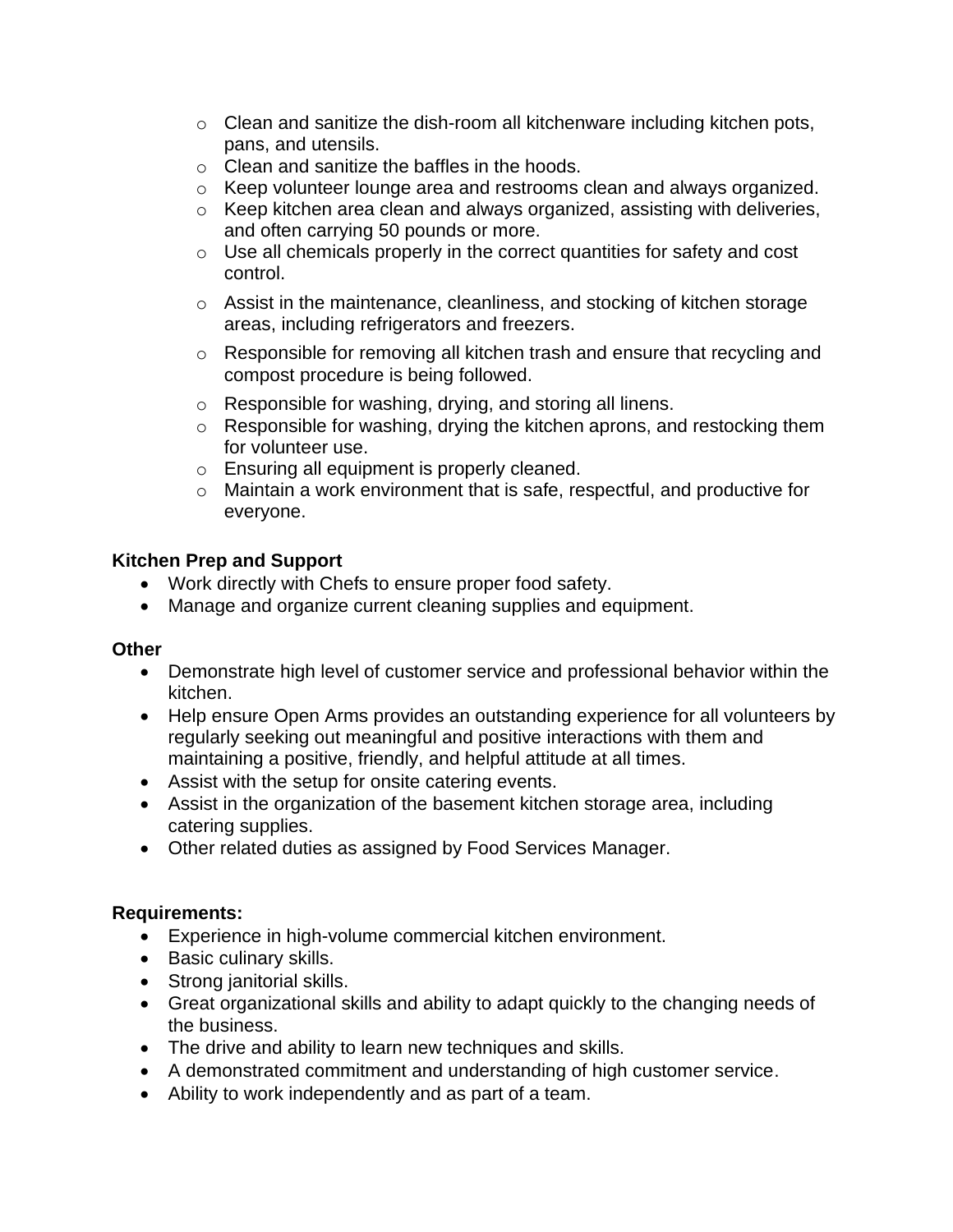- High work ethic and demonstrated reliability.
- Ability to be energizing and contribute to a positive team environment.
- Ability to multi-task and keep composure while working under pressure during busy periods.
- Ability to work on two different sites as needed.
- Flexible schedule with ability to work occasional weeknights or weekends.
- Ability to adhere to attendance and punctuality requirements, to meet timesensitive client and business needs.
- Sensitivity and commitment to diversity and ability to work respectfully with wide array of co-workers and members of the community.
- A passion for the mission and values of Open Arms.

#### **Physical Requirements:**

- Ability to communicate verbally and in writing in English.
- Able to frequently lift and carry food, beverage, and other items greater up to 50 pounds and able to transport up to 70 pounds.
- Able to stand for long periods of time.
- Able to stand, sit, walk, bend, stoop, and twist. Requires full range of motion, manual dexterity, and eye-hand coordination. Requires corrected vision, full color vision, sense of smell and taste, and hearing to normal range.
- Able to operate standard kitchen dishwashing equipment.
- Able to operate standard office cleaning machines such as floor scrubber, carpet cleaners, loading dock materials.

# **Reports to:** Food Services Manager

**Location:** Minneapolis MN 55404

**Pay Rate Range:** \$16.00 per hour

**Hours:** 40 hours per week

#### **To Apply:**

Please send resume and cover letter detailing pertinent experience to:

#### **OAM HR**

- o Email: [jobs@openarmsmn.org](mailto:jobs@openarmsmn.org)
- o Fax: 612.872.0866
- o Mail: 2500 Bloomington Avenue S, Minneapolis MN 55404
- o NO CALLS PLEASE